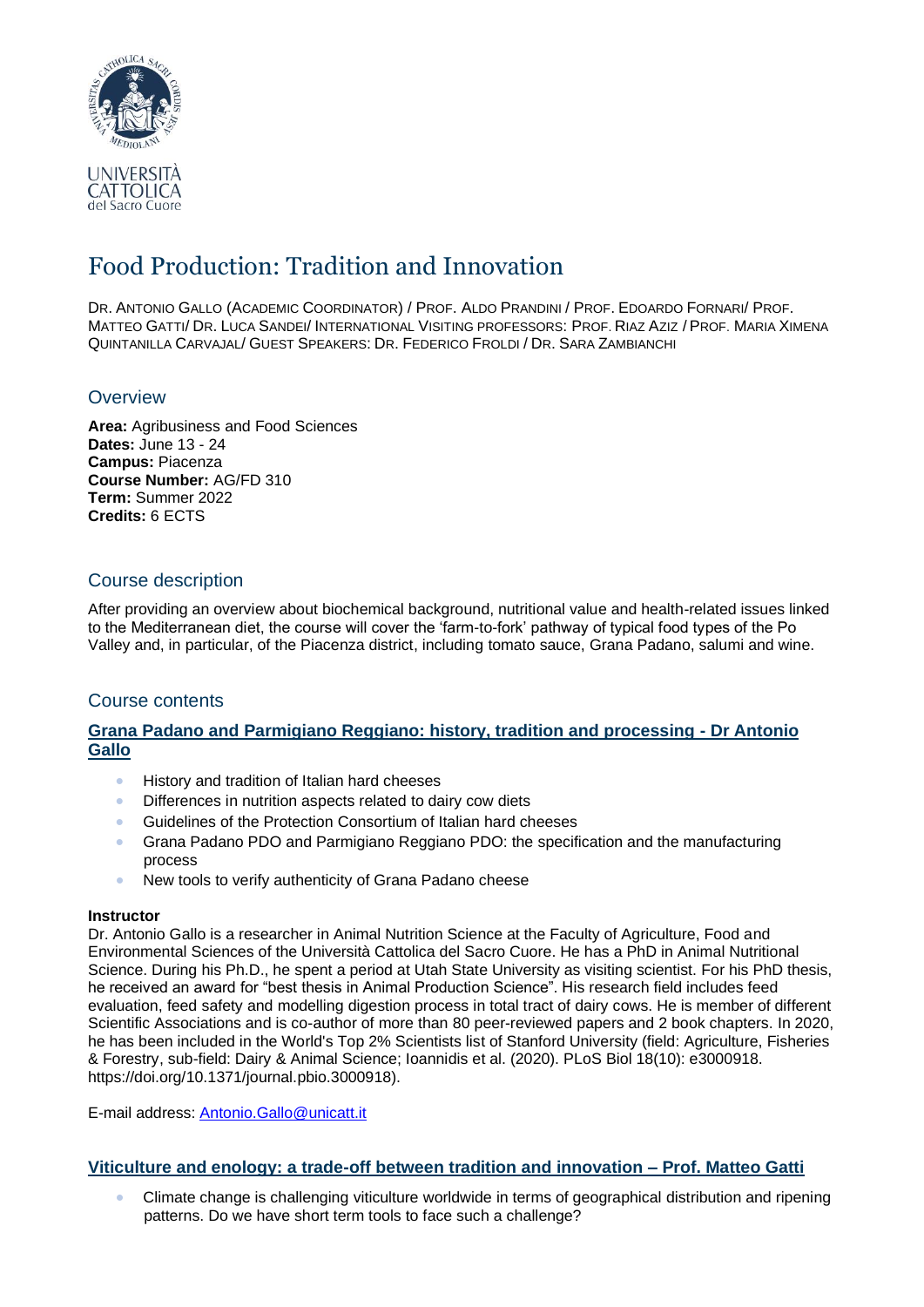

- There is the need to compromise between "tradition" and "innovation" to stay competitive in the wine market. Is the terroir concept still holding as it was? Feasible solutions.
- Status and outlook for the viticulture of the Colli Piacentini area, Po Valley, Italy. Our vine growing standards.

#### **Course readings and materials**

- Keller, M. 2015. The Science of the grapevines Anatomy and Physiology. Academic Press, San Diego, California, USA.
- Iland, P., Dry, P, Proffitt, T., Tyerman, S. 2011. The grapevine: from the science to the practice of growing vines for wine. P. Iland Wine Promotion, Adelaide SA, Australia.

#### **Instructor**

Prof. Matteo Gatti is an Associate Professor at the Department of Sustainable Crop Production (Section of Fruit Culture and Viticulture). He obtained his PhD at the University of Angers (FRA) working on "Evaluation of the Terroir Effect on Wine Stilbenes Concentration". From November 2013 to May 2014, he was an invited research fellow at the School of Chemistry of the University of Auckland (NZ) establishing "New Viticultural Trials on Central Otago Pinot Noir". Visiting Professor at the Southwest University of Chongqing, China (2019). Prof Gatti has authored or co-authored 58 papers published in international refereed journals and 20 edited in international refereed proceedings. His main research fields are grape physiology, breeding, vineyard management, precision viticulture and viticultural zoning.

E-mail address: [Matteo.Gatti@unicatt.it](mailto:Matteo.Gatti@unicatt.it)

#### **Salumi: a unique itinerary to excellence - Prof. Aldo Prandini**

- The production chain of the "Typical Italian Heavy Pig"
- The guideline of the "Consortium of Parma and S. Daniele Prosciutto (ham)"
- Processing of Italian PDO (Protected Designation of Origin) salami: Coppa Piacentina (air-cured seasoned pork meat), Pancetta Piacentina (seasoned belly/bacon), Salame Piacentino (salami) and Prosciutto di Parma and San Daniele (Parma and San Daniele Ham).
- The wild breeding of native Italian pig breeds and their niche products

#### **Course readings and materials:**

Reading material on specific topics, links to websites will be supplied during the course.

#### **Instructor**

Prof. Aldo Prandini is professor of Animal Sciences at the Faculty of Agricultural, Food and Environmental Sciences. Università Cattolica del Sacro Cuore, Piacenza-Cremona Campus. His fields of research are the nutrition of non-ruminant animals and the quality of meat and PDO products. He is member of different Scientific Associations and is co-author of more than 150 papers about these topics.

E-mail address: [Aldo.Prandini@unicatt.it](mailto:Aldo.Prandini@unicatt.it)

## **Tomato sauce: from the field to the pasta dish - Dr Luca Sandei**

- The Italian red gold: History, Tradition, Biodiversity, Cultivation and Research
- Excellence and Innovation to make Quality: Tomato processing and Quality attributes of Italian Tomatoes
- Tomato and Health principles and R&D projects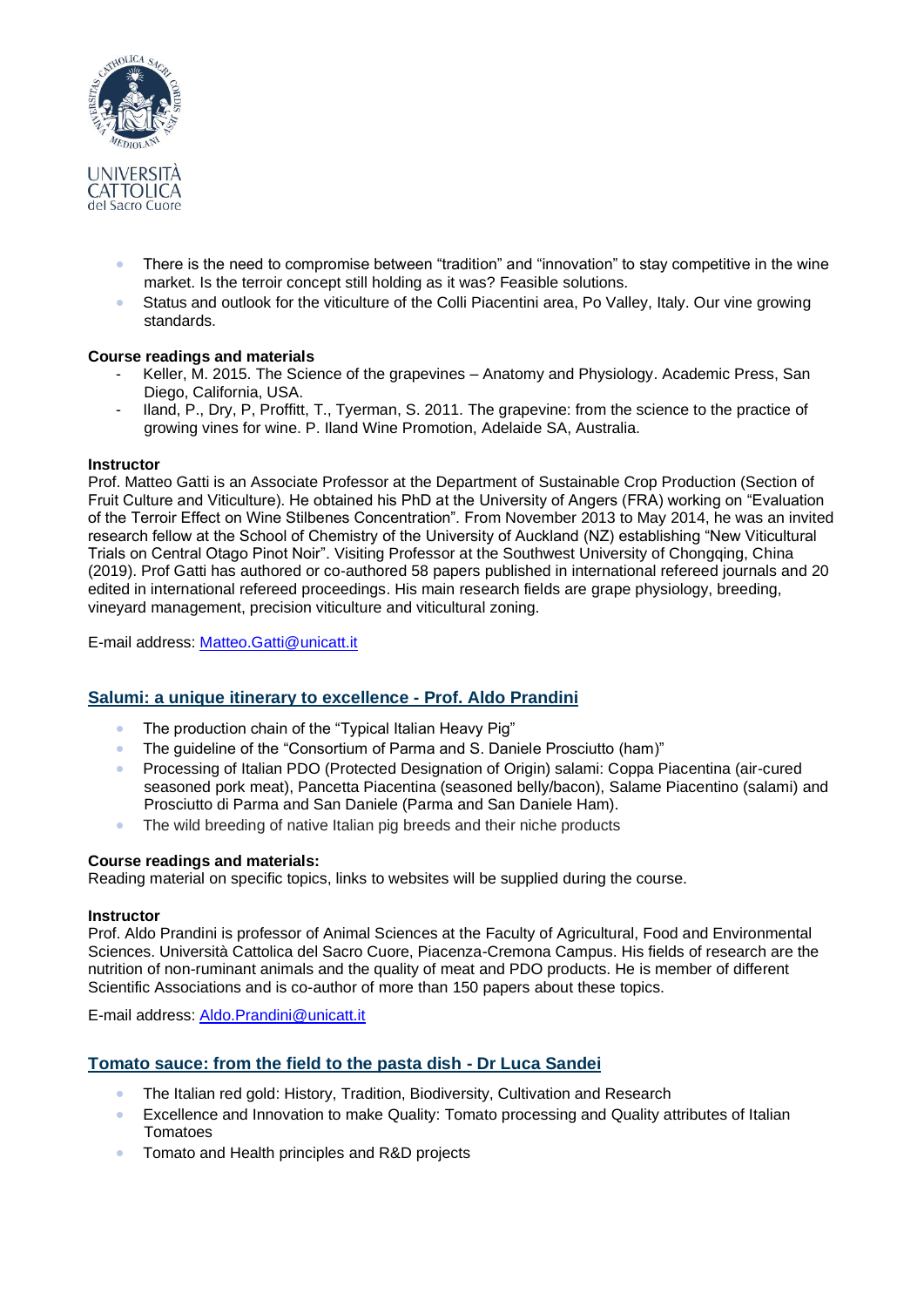

#### **Course readings and materials:**

- Tomato Production, Processing & Technology by Wilbur A. Gould CTI PUBLICATIONS INC. Baltimore, Maryland.
- I derivati industriali del Pomodoro by Carlo Leoni SSICA Parma.
- Handbook of Vegetable Preservation and Processing ed. Y.H. Hui, S. Ghazala, et al. Marcel Dekker, Inc. New York –Basel.
- A complete Course in Canning by D.L. Downing CTI Publications INC. Baltimore, Maryland.
- Lycopene and Tomatoes in Human Nutrition and Health CRC Press -

#### **Instructor**

Dr. Luca Sandei is graduated in Food Science. He is Project Manager of many research and development projects (on vegetable products, fresh, processed dry and frozen food), and the Head of the Vegetables Area and tomato department since 2019 at SSICA Research Foundation (Experimental Station for the Food Preserving Industry in Parma, Italy). He is also the Chairman of the International "Tomato and Health and Generic Promotion" Commission of the WPTC (World Processing Tomato Council). Dr. Sandei is national member of Codex Alimentarius.

Email address: [Luca.Sandei@ssica.it](mailto:Luca.Sandei@ssica.it)

## **Food Marketing – Prof. Edoardo Fornari**

Learning aim is to provide students with basic knowledge of marketing-mix tools managed by manufacturers and retailers in the food & beverage industry. Both strategic and operational levers of marketing plans will be discussed. In particular, the following main topics will be addressed:

- path to purchase: consumers'/shoppers' needs, behaviors and emerging lifestyle attitudes towards food & beverage products;
- branding strategies in food & beverage, considering both single-firm brands and collective/consortium-managed brands (i.e. PDO brands;)
- food & beverage multichannel trade-offs: modern trade vs normal trade; buying groups vs chains; bricks and mortar stores vs e-commerce; general merchandise stores vs specialized stores;
- food & beverage retailers' marketing autonomy: assortment, store design, pricing, promotion and communication policies.

Development of understanding will be enhanced by means of case studies discussion regarding both large and medium-small firms and both national/local as well as international/global markets. By the end of the course, students will have acquired knowledge about the basis of food marketing management. This will allow them to develop basic capabilities of market analysis, strategic planning and its application.

#### **Course readings and materials:**

Reading material on specific topics will be supplied during the course.

#### **Instructor**

Prof. Edoardo Fornari is Professor of Retail Marketing, Internet Marketing and Wine Marketing at the Catholic University of the Sacred Hearth (Italy), where he is also associate researcher at REM Lab, the Research Centre on Retailing and Trade Marketing. He is Chair of the "Retailing & Channel Management" section of the Italian Marketing Society. His research activity is mainly focused on marketing channels, food marketing, retail management, branding, trade marketing, multichannel retailing and shopper marketing.

E-mail address: [Edoardo.Fornari@unicatt.it](mailto:Edoardo.Fornari@unicatt.it)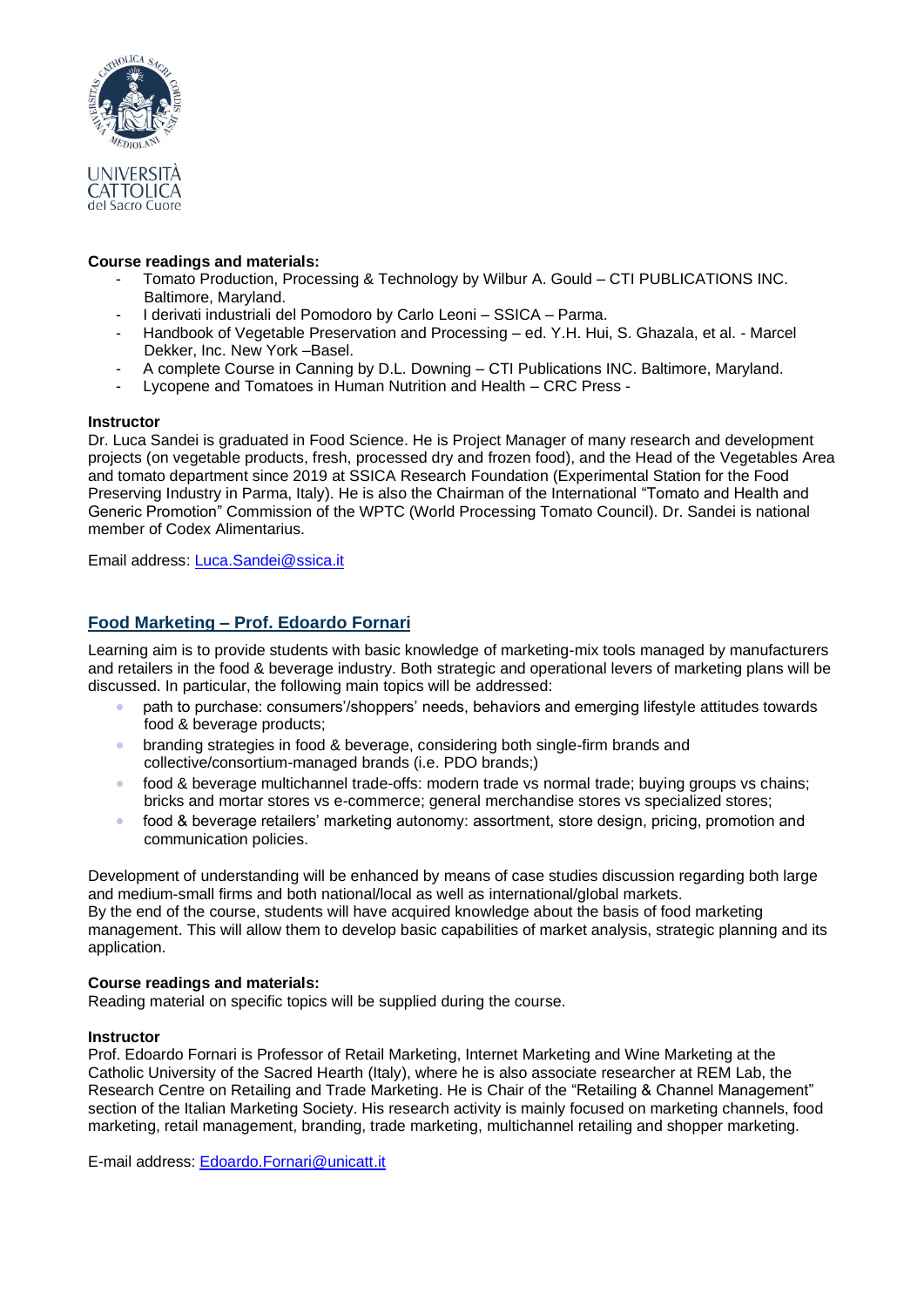

## **An overview of agricultural trade between Italy, its EU partners and the U.S – Prof. Riaz A. Aziz**

The objective is to provide a broad basis of understanding of trade issues that impact the Italian agricultural industry. The following topics will be addressed:

- Tariffs: The unexpected side effects of trade constraints
- Agricultural productivity and economic growth
- Impact of agricultural research and modern technology on food production

#### **Course readings and materials:**

- Agriculture Policy and Trade Reform: Potential Effects at Global, National and Household Levels by the Organization for Economic Co-Operation and Development – OECD Publishing. Paris, France.
- The Influence of Trade Agreements in Global Agricultural Markets by Benjamin Stenton Nova Science Publishers, Inc., Hauppauge, New York.
- Agricultural Development and Economic Transformation by John W. Mellor Springer International Publishing, Cham, Switzerland.
- Integrated Processing Technologies for Food and Agricultural By-Products by Zhongli Pan, et al. Academic Press, Cambridge, Massachusetts, United States
- Tariffs in Global Agricultural Markets by Paul Gibson, et al. Economic Research Service United **States**
- Department of Agriculture, Washington, D.C, United States − Additional reading material and web links will be supplied during the course.

#### **Instructor**

Dr. Riaz Aziz is a Faculty Lecturer at the Department of Agribusiness and Applied Economics at North Dakota State University in Fargo, North Dakota and at the Offutt School of Business at Concordia College in Moorhead, Minnesota. Aziz teaches classes in Agricultural Finance, Agribusiness Management, Corporate Finance, Money and Banking, and International Studies. His research includes precision farming, agricultural best practices, and regional weather conditions that impact agriculture in the Northern plains. He teaches courses on Asia and leads college students on cultural immersion experiences to India and Nepal. He is the President and co-founder of a non-profit organization (Begunahi Foundation) dedicated to educating and empowering underprivileged women in India.

E-mail address: [riaz.aziz@ndsu.edu](mailto:riaz.aziz@ndsu.edu)

## **The use of whey in Colombia – Prof. María Ximena Quintanilla Carvajal**

- History
- Production processes: from cheese to packages
- Nutritional aspects of dairy proteins: from the lab to a spin-off.

#### **Course readings and materials:**

- Whey Proteins, Editor(s): Hilton C. Deeth, Nidhi Bansal, Academic Press, 2019, ISBN 9780128121245.
- G. Rabaioli Rama, D. Kuhn, S. Beux, M. J. Maciel, C. F. Volken de Souza, 2019. Potential applications of dairy whey for the production of lactic acid bacteria cultures, International Dairy Journal, 98: 25-37
- Aragón-Rojas, S; Hernández-Sanchez, H and Quintanilla-Carvajal, M.X. (2018). Multifunctional Role of the Whey Culture Medium in the Spray-Drying Microencapsulation of Lactic Acid Bacteria. Food technology and Biotechnology. Doi No. 10.17113/ftb.56.03.18.5285

#### **Instructor**

Dr. María Ximena Quintanilla-Carvajal is Full Professor at the University of La Sabana and Senior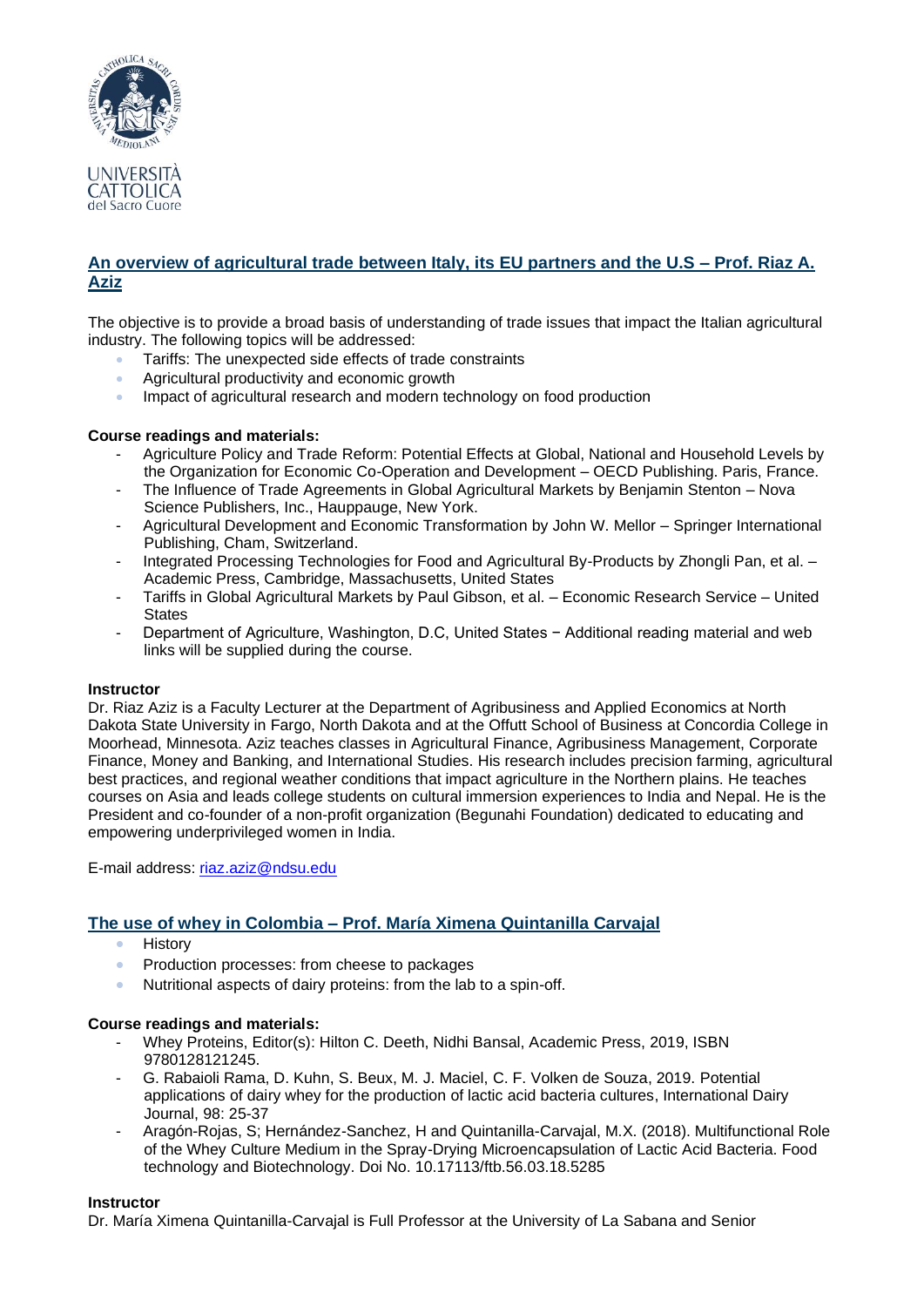

Researcher by Minciencias. She studied her PhD program in Food Sciences. Her research themes are based on the development of functional foods from micro and nanoencapsulation. María Ximena was a Visiting Scholar of Fulbright at the University of Massachusetts in order to test the bioaccesibility and bioavailability of compounds of interest in food.

E-mail address: [maria.quintanilla1@unisabana.edu.co](mailto:maria.quintanilla1@unisabana.edu.co)

## **Prerequisites**

None.

## Method of teaching

- o Lectures
- o Class discussions
- o Group project works
- o Guest speakers

## Course requirements

- $\circ$  Students are expected to regularly attend online sessions and to actively take part in class debates and case discussions
- o Students are expected to be prepared on the assigned readings before the lectures
- o Students are expected to deliver individual and group assignments and present it to the class.

## **Credits**

6 ECTS

### Grading

Project work 30 % Final exam 70 %

The in-class assessment will be composed of project work and a final a written exam with multiple-choice questions. The weights on the two parts are 30% project work and 70% final exam.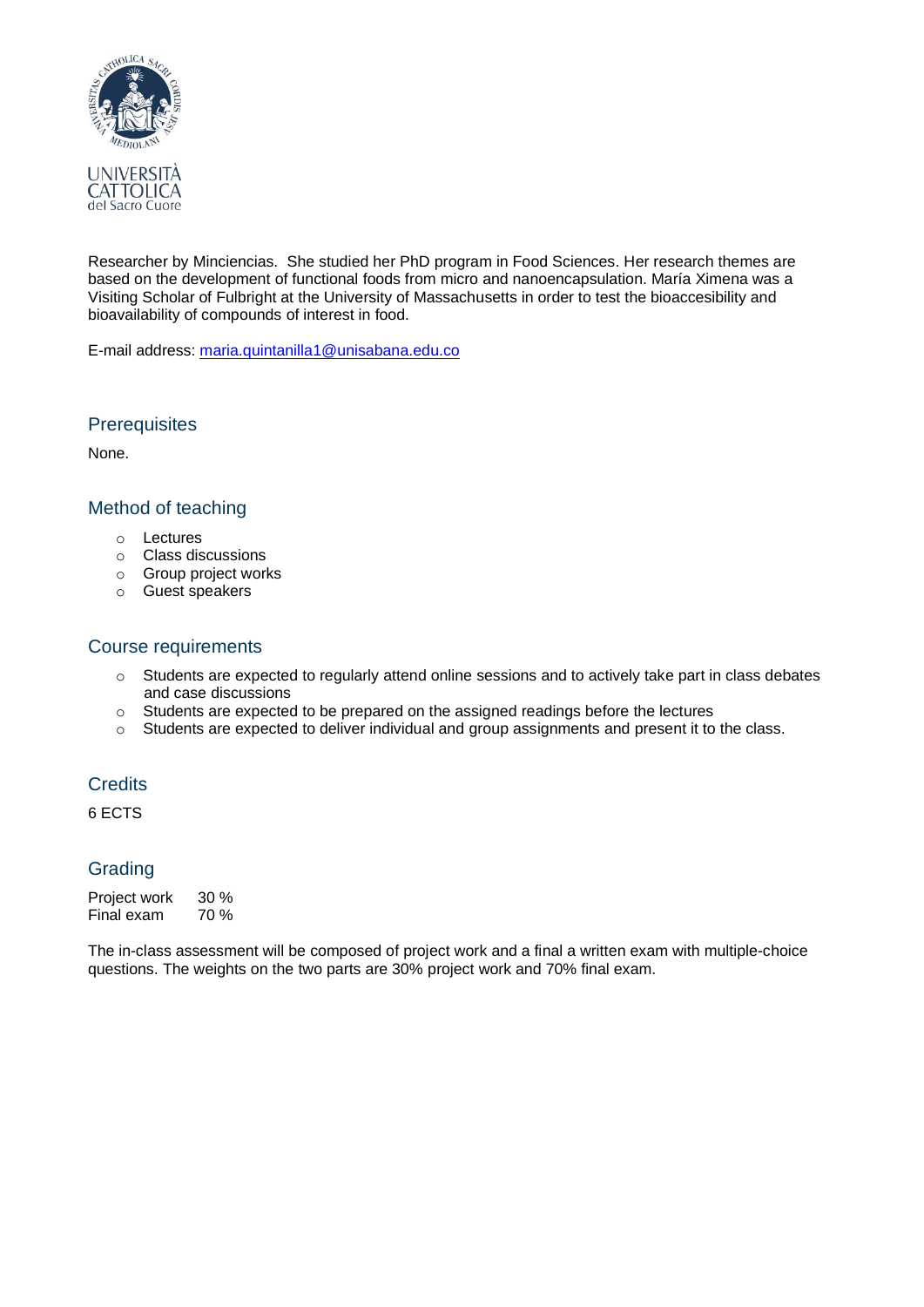

## Course Schedule – Week 1 (14-18 June)

| Date                  | Time                              | Topic                                                                                              | Reading/Course<br><b>Material</b> |
|-----------------------|-----------------------------------|----------------------------------------------------------------------------------------------------|-----------------------------------|
| Monday,<br>14 June    | $8:30-$<br>9:30am                 | Welcome & Orientation<br>By Cattolica International                                                | n/a                               |
|                       | $9:30-$<br>11:30am                | Grana Padano and Parmigiano Reggiano: history, tradition and processing (P. 1)<br>Dr Antonio Gallo | See Blackboard                    |
|                       | $11:30$ am-<br>1:30 <sub>pm</sub> | Viticulture and enology: a trade-off between tradition and innovation (P. 1)<br>Prof. Matteo Gatti | See Blackboard                    |
| Tuesday,<br>15 June   | $8:30-$<br>11:30am                | Viticulture and enology: a trade-off between tradition and innovation (P. 2)<br>Prof. Matteo Gatti | See Blackboard                    |
|                       | $11:30am -$<br>1:30 <sub>pm</sub> | Grana Padano and Parmigiano Reggiano: history, tradition and processing (P. 2)<br>Dr Antonio Gallo | See Blackboard                    |
| Wednesday,<br>16 June | $8:30-$<br>11:30am                | Salumi: a unique itinerary to excellence (P. 1)<br>Prof. Aldo Prandini                             | See Blackboard                    |
|                       | $11:30am -$<br>1:30 <sub>pm</sub> | Grana Padano and Parmigiano Reggiano: history, tradition and processing (P. 3)<br>Dr Antonio Gallo | See Blackboard                    |
| Thursday,<br>17 June  | $8:30-$<br>10:30am                | Viticulture and enology: a trade-off between tradition and innovation (P. 3)<br>Prof. Matteo Gatti | See Blackboard                    |
|                       | $10:30$ am-<br>1:30 <sub>pm</sub> | Tomato sauce: from the field to the pasta dish (P. 1)<br>Dr Luca Sandei                            | See Blackboard                    |
| Friday,<br>18 June    | $8:30-$<br>9:30am                 | Mock test                                                                                          | See Blackboard                    |
|                       | $9:30$ am-<br>12:30pm             | Tomato sauce: from the field to the pasta dish (P. 2)<br>Dr Luca Sandei                            | See Blackboard                    |

## Course Schedule – Week 2 (14-18 June)

| Date                  | Time                          | Topic                                                                                                                                                 | Reading/Course<br>Material |
|-----------------------|-------------------------------|-------------------------------------------------------------------------------------------------------------------------------------------------------|----------------------------|
| Monday,<br>21 June    | $8:30-$<br>11:30am            | Salumi: a unique itinerary to excellence (P. 2)<br>Prof. Aldo Prandini                                                                                | See Blackboard             |
|                       | $2:00-$<br>4:00 <sub>pm</sub> | The use of whey in Colombia (P. 1)<br>Prof. María Ximena Quintanilla Carvajal                                                                         | See Blackboard             |
| Tuesday,<br>22 June   | $8:30-$<br>11:30am            | Food Marketing (P. 1)<br>Prof. Edoardo Fornari                                                                                                        | See Blackboard             |
|                       | $11:30am -$<br>12:30pm        | Project Work                                                                                                                                          | See Blackboard             |
| Wednesday,<br>23 June | $8:30-$<br>11:30am            | Environmental sustainability in the dairy supply chain: the case study of the<br>Grana Padano PDO cheese.<br>Dr. Federico Froldi                      | See Blackboard             |
|                       | $2:00-$<br>4:00 <sub>pm</sub> | The use of whey in Colombia (P. 2)<br>Prof. María Ximena Quintanilla Carvajal                                                                         | See Blackboard             |
| Thursday,<br>24 June  | $8:30-$<br>$11:30$ am         | Food Marketing (P. 2)<br>Prof. Edoardo Fornari                                                                                                        | See Blackboard             |
| Friday,<br>25 June    | $8:30-$<br>$10:30$ am         | <b>Final Test</b>                                                                                                                                     | See Blackboard             |
|                       | $10:30$ am-<br>12:30pm        | Exploring the Origins of Italian Wines: A Focus on Lombardia Wine Districts<br>Dr. Sara Zambianchi, Lombardy Regional Coordinator of 'Città del Vino' | See Blackboard             |